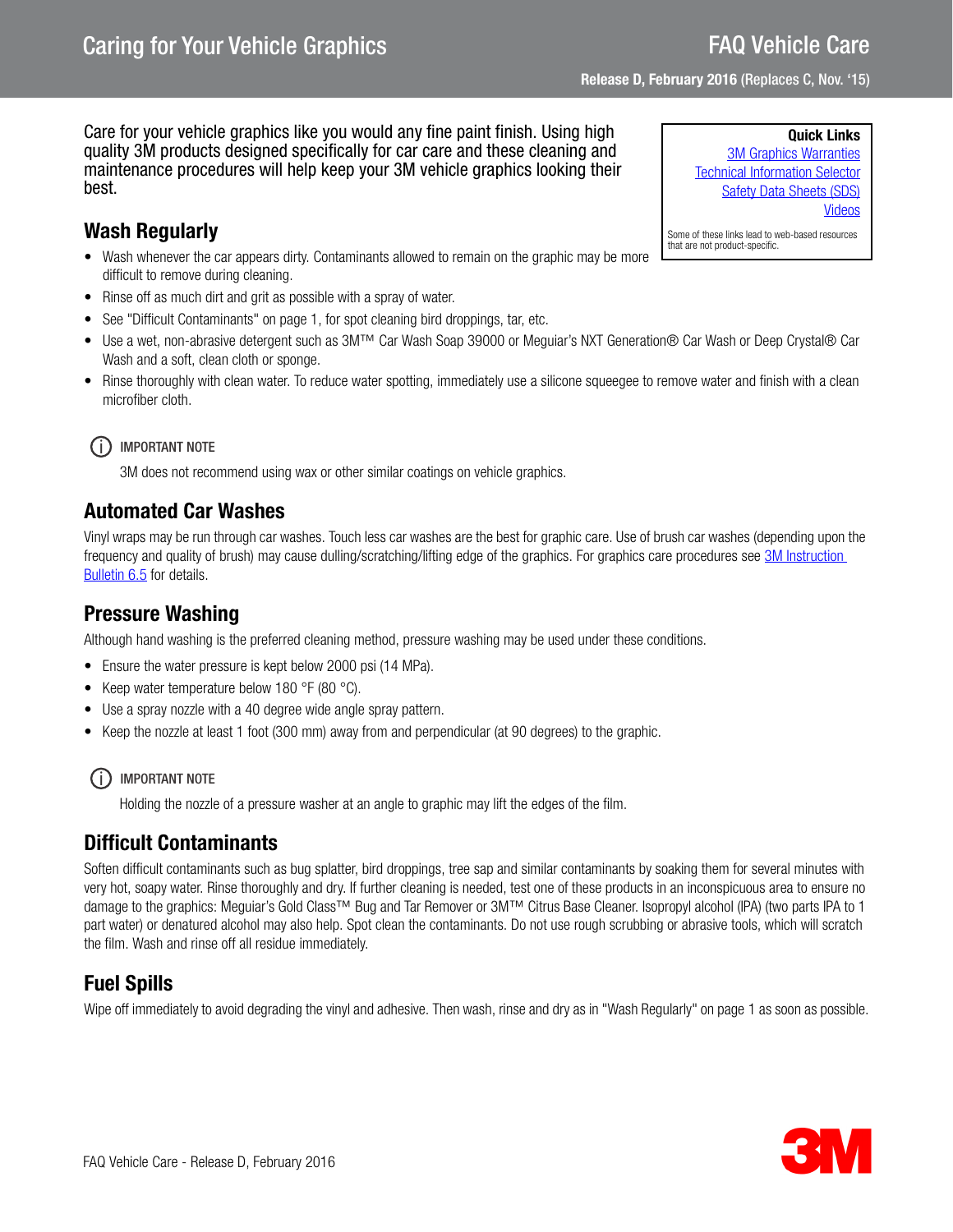## <span id="page-1-0"></span>Film Restoration

The following restoration recommendations will help keep your vehicle wraps looking their best.

- Do no use any abrasive polishes or cutting compounds.
- Do not use any polishing or wax products on matte or textured films.
- Use if there is wax or wax residue on the surface, remove with an all-purpose cleaner.
- Table A shows some available products to help restore your vehicle wrap. Before using, always test and approve in an inconspicuous area.

#### Table A. Restoration Alternatives

| <b>Film or Finish Type</b>                                      | <b>Product or Solution</b>                                                                                                                                                                                                                                                                                                                                                      |
|-----------------------------------------------------------------|---------------------------------------------------------------------------------------------------------------------------------------------------------------------------------------------------------------------------------------------------------------------------------------------------------------------------------------------------------------------------------|
| <b>Smooth Gloss Texture</b>                                     | 3M™ Perfect-It™ Show Car Paste Wax 39526                                                                                                                                                                                                                                                                                                                                        |
| <b>Matte or Satin Texture</b>                                   | Isopropyl alcohol and water (2:1 ratio)                                                                                                                                                                                                                                                                                                                                         |
| <b>Matte White (1080-M10)</b><br>Carbon Fiber White (1080-CF10) | Based in type/degree of contamination, use one of more of these solutions, in the<br>order shown, to remove any build-up:<br>1. Hot, soapy water solution<br>2. Isopropyl alcohol (IPA) and water (ratio 2:1)<br>3. Simple Green <sup>®</sup> All-Purpose Cleaner<br>4. Household chlorine bleach; followed by IPA/water (#2)<br>5. Mineral spirits; followed by IPA/water (#2) |
| <b>Carbon Fiber or Brushed Metal Texture</b>                    | 3M™ Tire Restorer or Mequiar's Natural Shine Protectant                                                                                                                                                                                                                                                                                                                         |
| Carbon Fiber Black (1080-CF12)                                  | Mequiar's Ultimate Black Plastic Restorer                                                                                                                                                                                                                                                                                                                                       |

#### (i) IMPORTANT NOTE

Do not allow cleaning solution to soak and immediately rinse with clear water.

### Store Indoors or Under Cover Whenever Possible

Vinyl graphics (just like paint) are degraded by prolonged exposure to sun and atmospheric pollutants, particularly on the horizontal surfaces such as hood, trunk lid and roof. Whenever possible, store in a garage or at least in a shaded area during the day. At night protect the car from dew or rain, which may contain acidic pollutants (a common problem in many large metropolitan areas). When a garage is not available, consider using a cloth car cover at night. If your graphics start to discolor or turn brown, immediately remove the graphics from the vehicle to avoid staining the underlying paint.